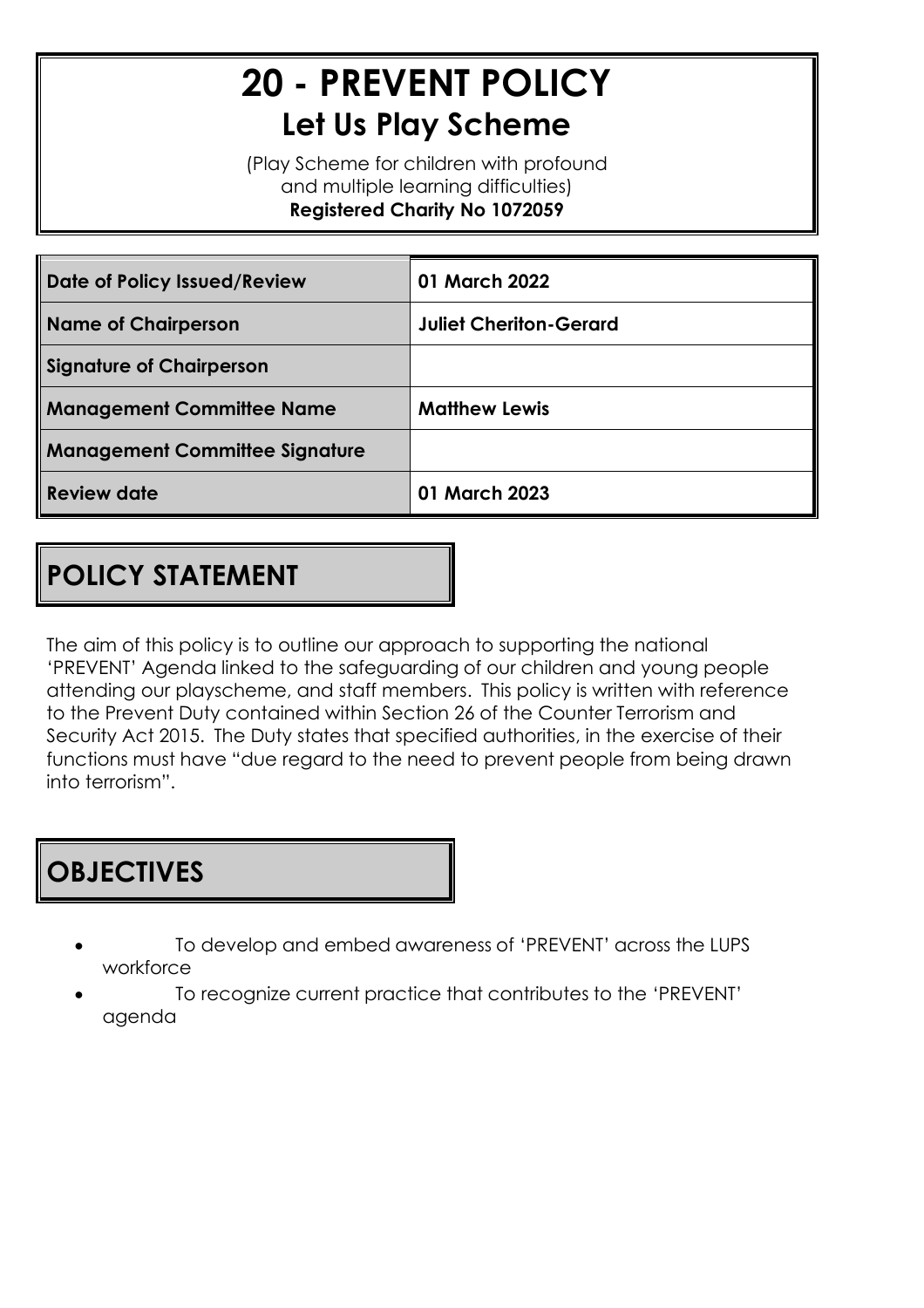### **AWARENESS OF PREVENT**

- PREVENT is 1 of the 4 elements of 'CONTEST', the government's counterterrorism strategy.
- The 4 elements are: Pursue, Protect, Prepare and Prevent. It aims to stop people becoming involved in violent extremism.
- The PREVENT strategy responds to the ideological challenge of terrorism and aspects of extremism, and the threat we face from those who promote these views.
- It provides practical help to prevent people from being drawn into terrorism and ensure they are given appropriate advice and support.
- It works with a wide range of sectors (including education, criminal justice, faith, charities, online and health) where there are risks of radicalisation.
- The Prevent Duty incorporates the responsibility to promote Fundamental British Values through our practices and the formal and informal curriculum. These values are defined as; democracy, the rule of law, individual liberty and mutual respect and tolerance of those of different faiths and beliefs.
- The Prevent Duty covers all forms of radicalisation, including risk from extremist faith groups, far right extremism and some aspects of non-violent extremism.
- Source: https:/[/www.gov.uk/government/publications/prevent-duty](http://www.gov.uk/government/publications/prevent-duty-guidance)[guidance.](http://www.gov.uk/government/publications/prevent-duty-guidance)

#### **REFERRALS**

A PREVENT referral is a supportive activity which initially involves identification of any child and young person or member of staff at risk of radicalisation.

A referral should be made via a member of the LUPS Safeguarding Team, typically the Designated Safeguarding Lead, Deputy Designated Safeguarding Lead Refer to the Appendix 1 for the referral flow chart

# **ASSOCIATED POLICY'S**

- Safeguarding Children Policy (5)
- Safety Policy (10)
- Equality & Diversity Policy (6)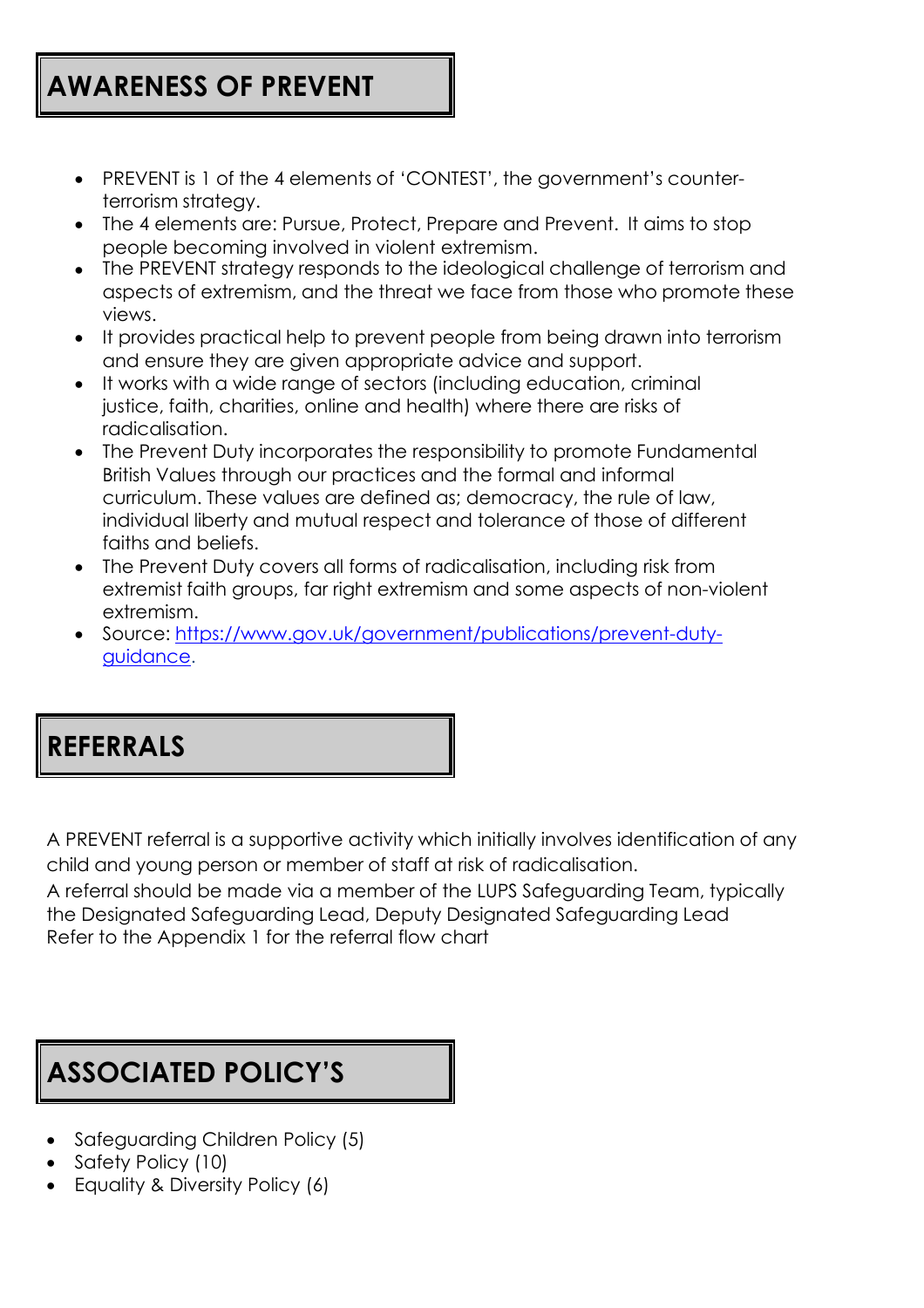#### **Appendix 1 – Prevent Referrals**